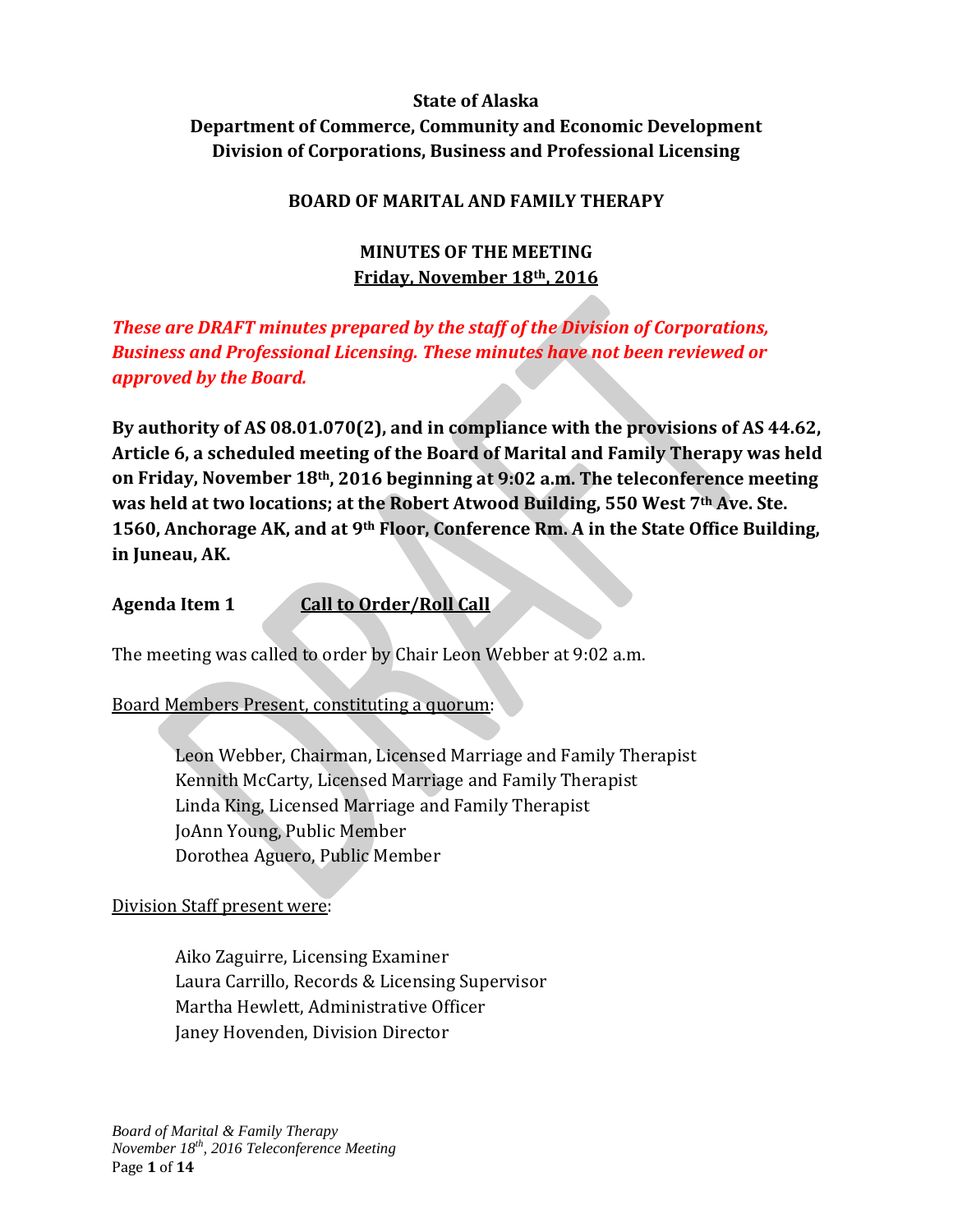#### Present from the Public:

No one from the public was present.

#### Agenda Item 2 Review Agenda **Review Agenda** Time: 9:04 a.m.

Before reviewing the agenda, the Board, with Chair, Mr. Weber's lead, welcomed the new licensing examiner, Aiko Zaguirre, who has been with the Division under the Medical Board. Afterwards, Mr. Webber asked the Board if there were any discussions regarding the agenda. Mr. McCarty suggested that the Board needs to re-address their position on the statutory and regulations changes that they want to recommend and forward to the upcoming legislative session. Mr. Webber reiterated that these recommendations do not need to be reviewed under New Business as they have already been tackled during the previous meetings. With this, Mr. McCarty suggested that these recommendations be reviewed again during the Old Business, for the upcoming legislative session.

# **On a motion duly made by Dorothea Aguero, seconded by JoAnn Young, and approved unanimously, it was**

## **RESOLVED to accept the agenda as amended.**

**Agenda Item 3 Review Minutes Time: 9:09 a.m.**

After accepting the amended agenda, the Board moved to reviewing the minutes of their previous meeting held on July 20th, 2016. Mr. Webber stated that there were a few incorrectly assigned tasks in the minutes, specifically on the task of reviewing the statutes and regulations assigned to Mr. McCarty, which in some parts of the minutes, Mr. Webber was listed instead. Mr. Webber stated that this is not going to be a huge issue as both he and Mr. McCarty can work together in determining the statutory and regulations changes.

Mr. McCarty stated that there was an error on page 4, under Agenda Item 7, Old Business; letter A (continued) number 1, regarding the number of supervision hours. Mr. McCarty stated that the statement was confusing, and it needs to specifically say that the 200 hours of required supervised practice would need to be concurrent to the 1500 clinical hours requirement. Ms. Carrillo stated that this has already been addressed during their October 2014 meeting, as stated in its minutes. Mr. McCarty also stated that in number 3, under the letter A, there was a typographical error, as it should be spelled as, "all" instead of "al," and should further be clarified stating "carry liability insurance with regulatory investigations coverage." In addition, Mr. McCarty asked about the next meeting date indicated on the last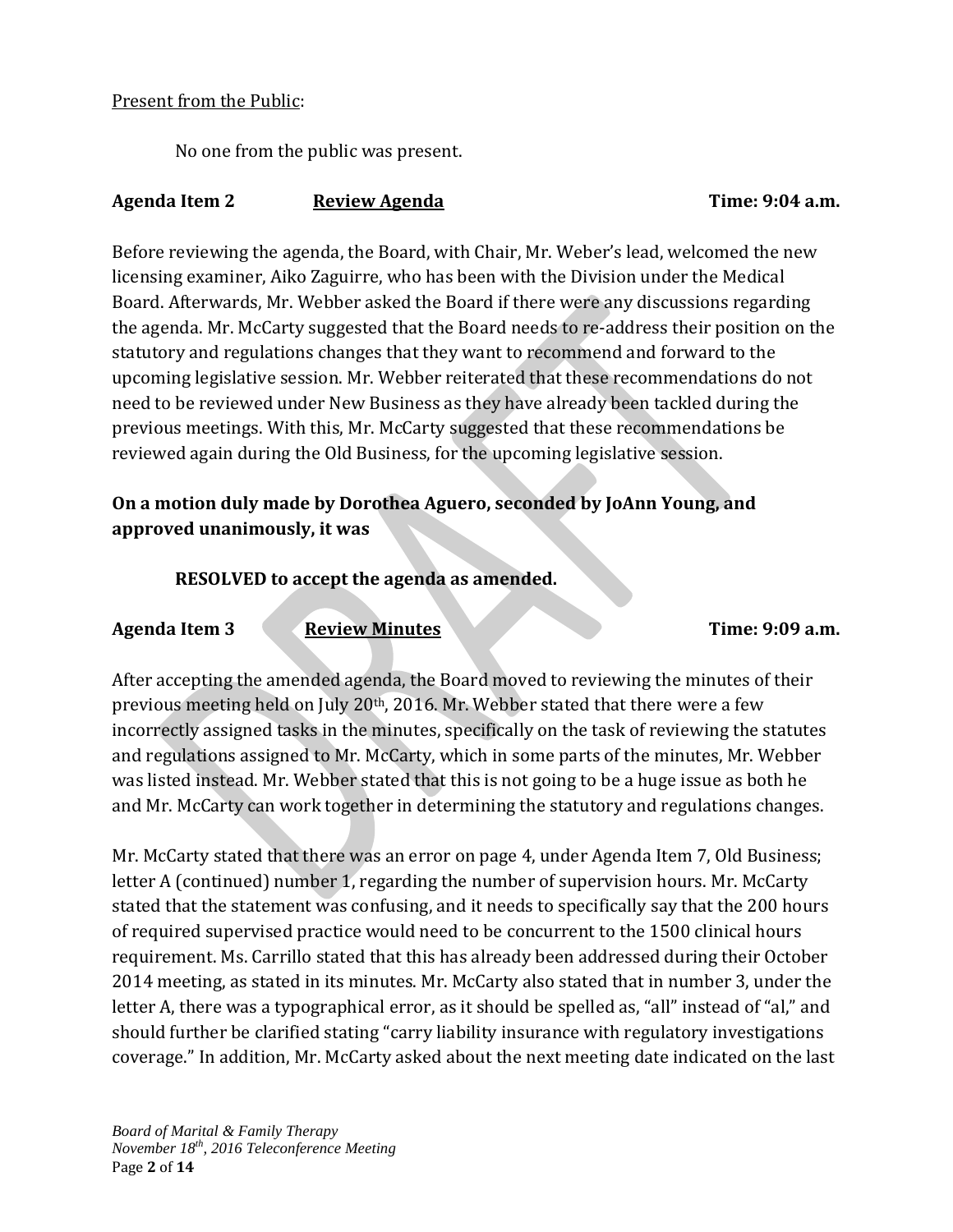page of the minutes, under Agenda item #12, which stated October 28th, 2016, which Ms. King has answered that it has been moved to November 18th, 2016.

Ms. Aguero commented on a couple of grammatical and typographical errors on the draft minutes:

- On Page 3, Letter B, under the Agenda Item #6: Board Business, the last sentence before the motion had misspelled the word "language."
- On Page 4, Letter C, under Agenda Item #6: Board Business, the numerals and term numbers should be spelled out, such as "first" for the first term, instead of simply writing as "1st term," and "two" instead of "2", and so on.

Ms. Carrillo also pointed out that the "motions" should not be pluralized, as all motions are being addressed separately. Ms. Aguero also wanted to clarify if "teletherapy" was intended to be one word or hyphenated. Mr. Webber stated that since it is still considered as a new term, it can be addressed in different ways. Ms. Carrillo affirmed that in the Bill, "teletherapy" was written as a single word.

# **TASK:**

**Examiner will correct the meeting minutes from July 20th, 2016 and will distribute to the Board.**

**On a motion duly made by JoAnn Young, seconded by Dorothea Aguero, and approved unanimously, it was:**

**RESOLVED to accept the minutes as amended.**

Agenda Item 4 **Ethics Report** Time: 9:21 a.m.

There were no ethics to report.

**Agenda Item 5 Board Business Time: 9:22 a.m.**

CE Applications:

Hearing nothing further on ethics, Mr. Webber moved the discussion to continuing education applications, with which there were four applications to review.

# **On a motion duly made by Linda King, seconded by Kennith McCarty and approved unanimously with Leon Webber's recusal, it was:**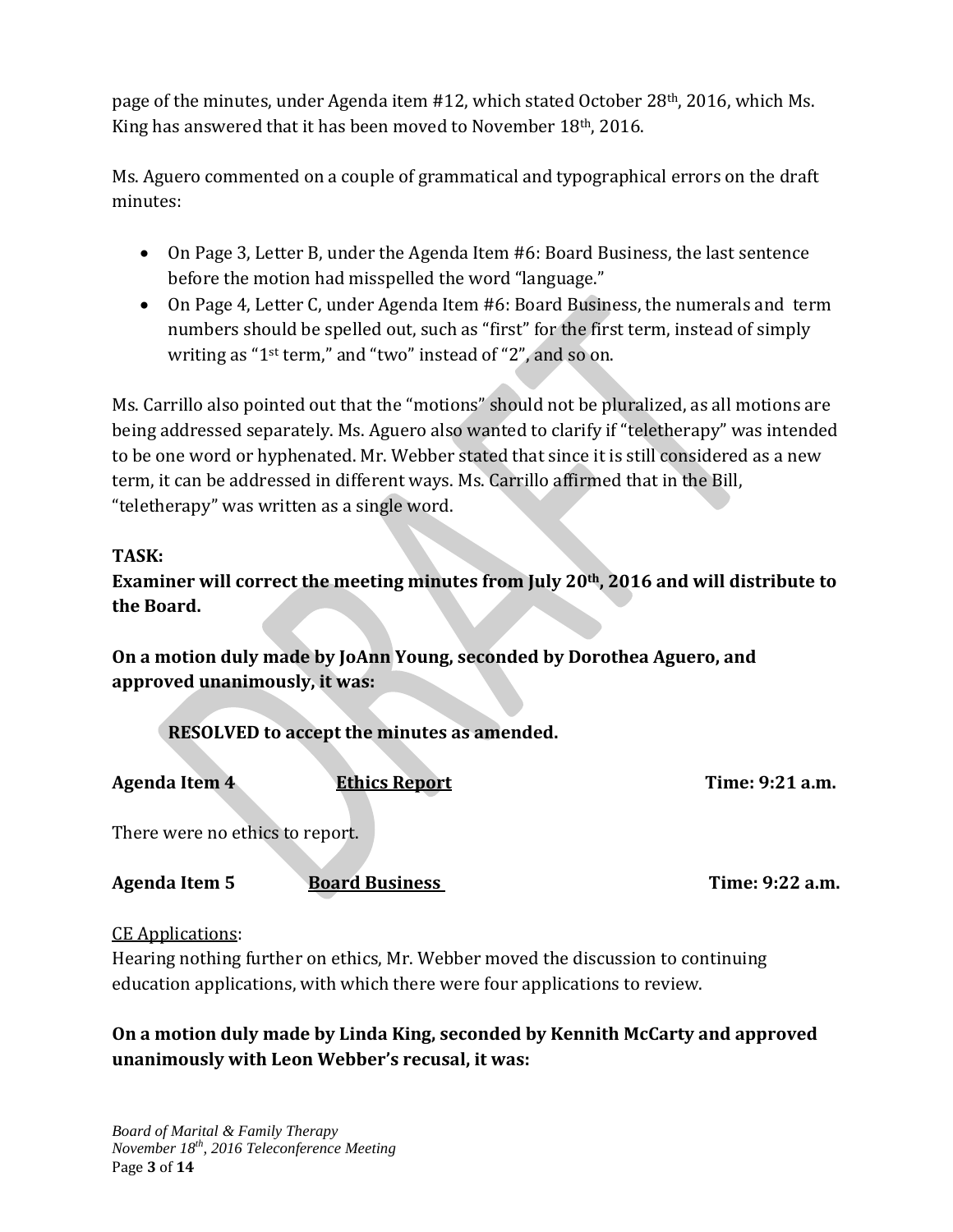# **RESOLVED to approve course #15566, "Fall Series—Ethics and Lunch," offered by The Couples Center of Alaska, Inc. for 10 credit hours.**

The next CE application reviewed was "Therapeutic Conversations 13 Conference," by the Vancouver School of Narrative Therapy, which was submitted by Kevan Walker. Mr. Webber asked if the application was submitted by an individual for approval of credits, which Ms. Zaguirre has verified. Mr. Webber pondered if there will be any issues in approving CE applications submitted by an individual, as he does not recall reviewing one in the past. Mr. McCarty opened the discussion on whether the Board should recognize an application from an individual separately from a professional institution. Mr. Webber explained that from the Board's statutes and regulations, the application submitted by Mr. Walker can be approved. Ms. Carrillo explained that the Board does not need to send the applicant a separate letter regarding the Statutes and regulations on continuing education, as they would only need to either approve or deny the application based on the qualifications. The Board had a brief discussion regarding the CE qualifications as written on their statutes and regulations. Mr. Webber states that this was also an issue that Ms. Carrillo wanted to clarify with the Board through the email she sent to them, regarding the qualifications for continuing education applications being very broad. Ms. Zaguirre explained that this can be further discussed under Agenda Item #9, New Business, as it was a part of the Agenda.

**On a motion duly made by Kennith McCarty, seconded by JoAnn Young and approved unanimously, it was:**

**RESOLVED to approve the, "Therapeutic Conversations 13 Conference," based on 12 AAC 19.320(b)(4) of a professional organization, and that the presenters are licensed professionals and experts in Marriage and Family Therapy that fits CE training towards principals of Marital and Family therapy.** 

Ms. Carrillo has added that since the application has been approved, it will be valid until 2018. Ms. Carrillo explains that for anyone who will be participating in a similar course or if the organization offers the same course, a licensee can take it as it will be available until it expires.

Mr. McCarty asked the status of the regulations change in regards to the fees that the Board was seeking to be applied to CE applications. Ms. Carrillo stated that there was a delay due to the non-disclosure of the monetary impact it would have on other State departments, specifically to the Department of Health & Social Services, as they can submit an application. Ms. Carrillo suggested that when the Board revisits the regulation change, they should notate its impact to the other State departments.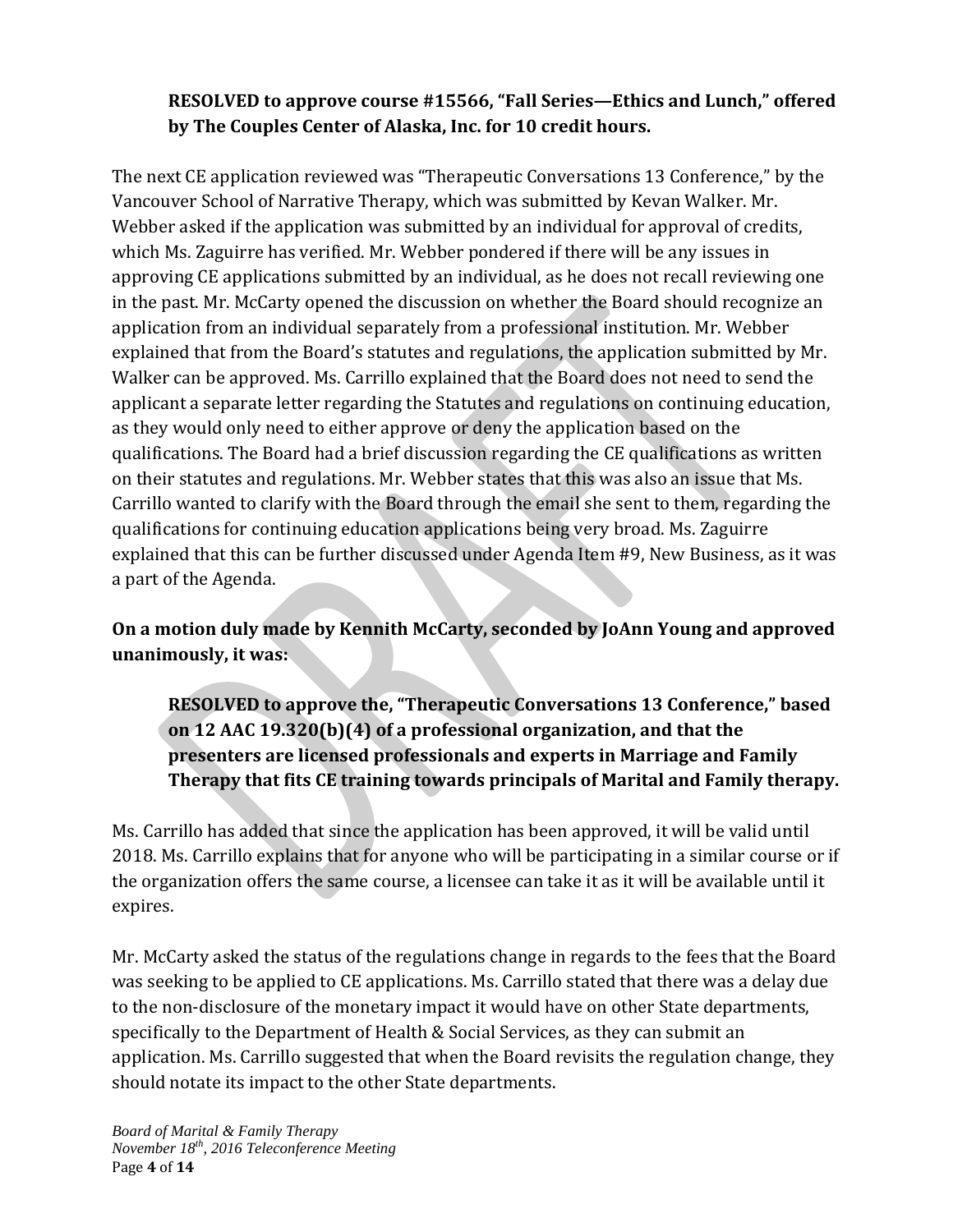#### **TASK:**

# **The examiner will communicate with the Regulations Specialist regarding the pending regulations on the continuing education fees.**

The Board continued to review the next application, which was submitted by Alaska Marriage & Family Therapy Associates.

**On a motion duly made by Linda King, seconded by Dorothea Aguero and approved unanimously, it was:**

**RESOLVED to approve course #15617, "Emotionally Focused Therapy Core Skills 1, 2, 3, and 4."**

Agenda Item 6 **Investigative Report Time:9:49 a.m.** 

*Sonia Lipker entered the room at 9:39 a.m. Sonia Lipker left the room at 9:51 a.m.*

With the Chair, Mr. Webber's commencement, Ms. Lipker was called to do the investigative report. Ms. Lipker reported in lieu of Brian Howes, the assigned investigator for the Board, as he was out of the office. Ms. Lipker stated that Mr. Howes drafted the investigative memo, which reported that since the last meeting in July 15th, 2016 to November 15th, 2016, they have opened one matter, and closed another one. Ms. Lipker stated that there were no formal actions given on the closed matter, as it has been resolved with a letter of advisement. Ms. Lipker explained that other than the one pending matter, according to Mr. Howes everything was going well with the Board.

Mr. Webber expressed his appreciation with the Investigations unit, which Ms. Lipker reciprocated.

#### Agenda Item 5 **Board Business** Time: 9:52 a.m.

After the Investigative report, the Board resumed back to review the last CE application.

**On a motion duly made by JoAnn Young, seconded by Dorothea Aguero and approved unanimously, it was:**

**RESOLVED to accept the CEU hours for the "Hold Me Tight/Let Me Go workshop for training for therapists" to be held January 7th, 2017.**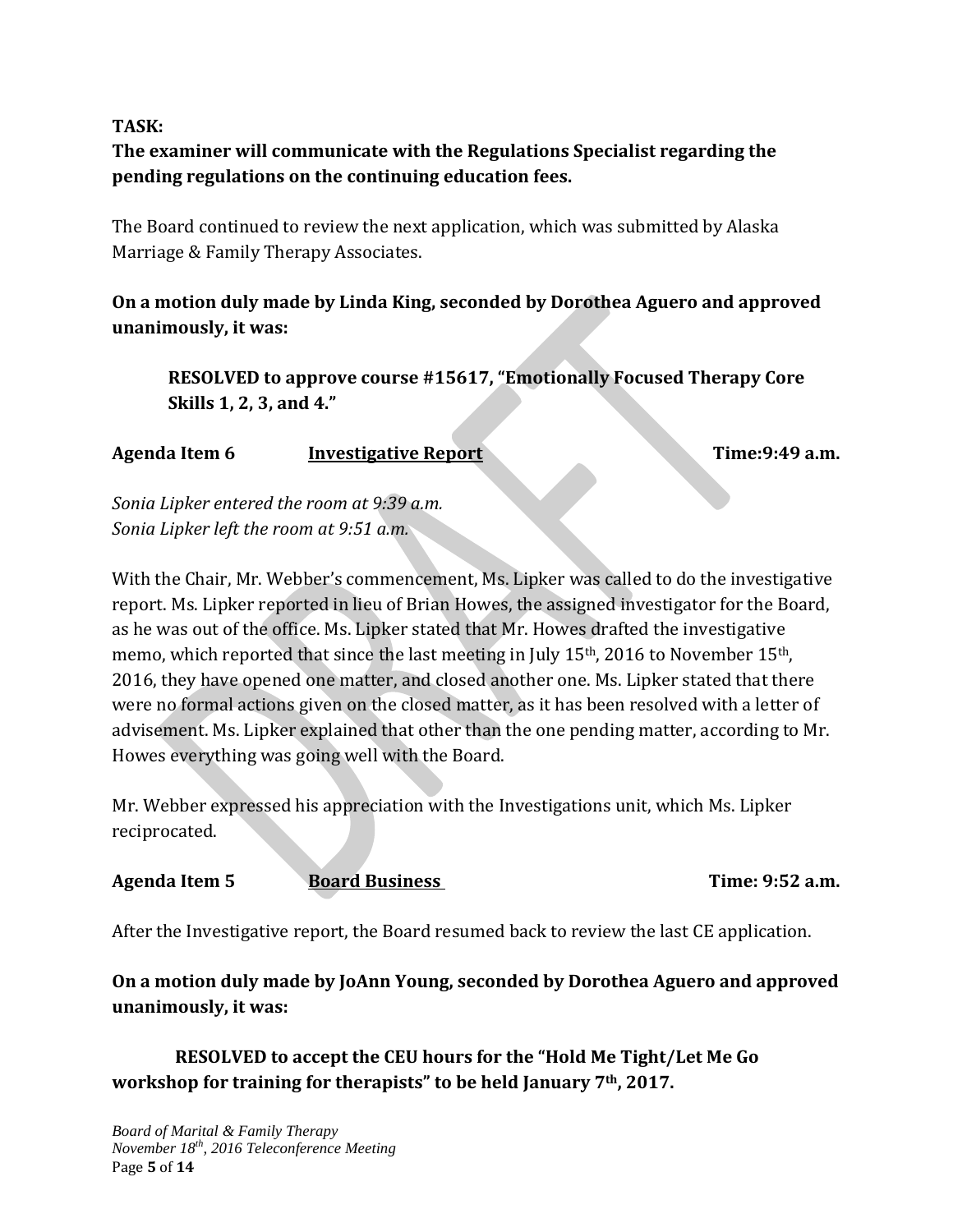## Report of Contact

Mr. Webber reported that he received a call from Rep. Saddler's office inquiring on how the Board has been doing and their former member Fr. John Downing, and their stand on SB74, as well as on the discussion that they had with Mr. McCarty. With this, Mr. McCarty asked the Chair, Mr. Webber if he could present under the Report of Contact section as he sent a letter to a few legislators. Mr. Webber wanted to clarify when to submit a report of contact form to the examiner, as he recalled that it needs to be done immediately after communication. Ms. Carrillo explained that whatever the Board has agreed to on their previous meetings regarding this, then that is what the members would need to follow. Ms. Carrillo asserted Mr. McCarty that he can present to the Board the letter that he forwarded to the legislators.

Mr. McCarty stated on the letter his concern that the Marital and Family Therapists were not being recognized under the professions for the recently passed Senate Bill 74. Mr. McCarty stated that according to Randall Burns, the Division Director for Behavioral Health, the Marital and Family Therapists will not be recognized due to its lack of inclusion in AS 47.07.030, which was exactly where the Board was seeking LMFTs to be included to. Due to this, Mr. McCarty sent an email to Rep. Seaton, Sen. Giesel, Sen. Micchiche, Sen. Stedman, Sen. Coghill, as well as Sen. Kelly, who was the original author of SB74. Mr. McCarty stated that from the few replies he had received, the legislators were surprised from the statement hearing that the LMFTs were not included for the Bill. Mr. Webber asked Mr. McCarty if he sent the letters as a representative of the Board, to which Mr. McCarty asserted that he does not recall doing so.

After Mr. McCarty's report, Ms. Carrillo reiterated to the Board the email that was sent to them in August 2016 regarding the Report of Contact (ROC) form, which states that the ROCs should be filled-out immediately after communication with a legislator or legislative staff person. Mr. Webber asserted that Board members should immediately forward any ROCs to the examiner.

## **TASK:**

## **Mr. McCarty will send a copy of the letter he sent to the legislators to the examiner.**

#### **TASK:**

## **The examiner will forward the letter to the rest of the Board members.**

#### Review of Goals & Objectives

After the discussion under the Report of Contact, Mr. Webber proceeded to the review of the Board's Goals and Objectives. Mr. McCarty suggested that the Board should reflect the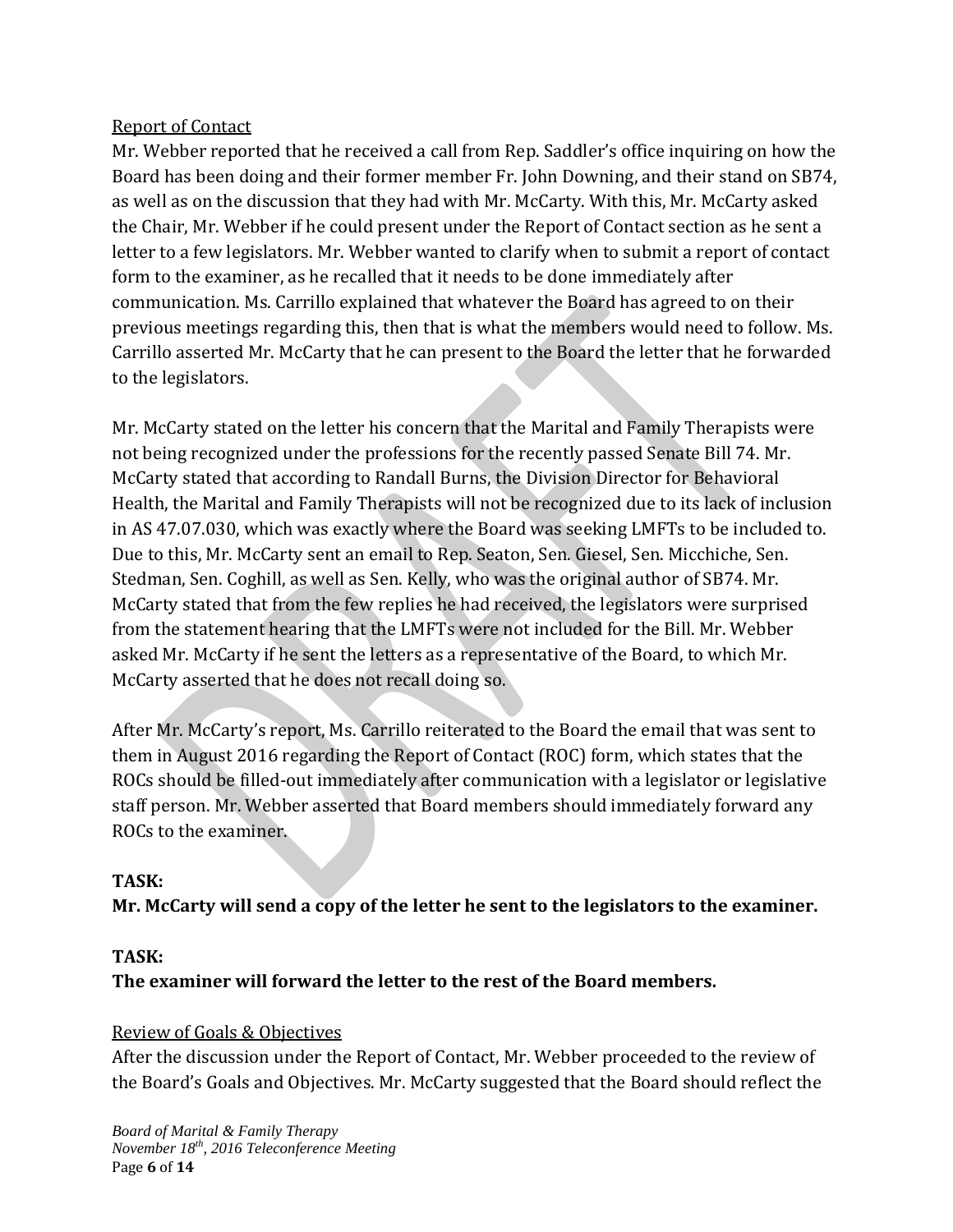statutory and regulations changes that they are seeking to be implemented under their Goals and Objectives. Mr. McCarty explained that since the Board has already written and approved the changes on their statutes and regulations that they want to propose, he simply would like to have them added on the Goals and Objectives. The Board, as initiated by Mr. McCarty, went into the discussion on the statutory changes that they would like to present to the upcoming legislative session. Mr. Webber asserted that putting the Board's proposed changes under the Goals and Objectives would be a great move. Mr. Webber also stated that Ms. Carrillo has suggested that the Board can meet on a separate day from their regularly scheduled meeting, which can be dedicated for drafting statutes and regulations in accordance with the passing of SB74. Ms. Carrillo provided this suggestion, as this is what the Board of Chiropractic Examiners will be doing during their next meeting. Mr. McCarty explained that with the legislative session coming soon, the Board needs to reiterate again the changes that they would like to pursue, to refrain from these changes not being taken into action. Mr. Webber asked Ms. Aguero to provide suggestions in drafting the language for the statutory changes that the Board seeks for approval, to which Mr. Aguero agreed to.

Mr. McCarty suggested including under Goal #2 as objectives the statutory changes that they wanted to propose. Mr. McCarty suggested to include:

- The proposed statutory change for AS. 83.63.100, specifically on adding the "concurrent" language for clarity on the number of hours and supervision, as well as adding the licensed professions as discussed by the Board as approved supervisors under the same statute, as Objective #s 1&2 respectively;
- The proposed statutory recommendation of adding liability insurance for licensed Martial and Family Therapists as Objective #4 and;
- The proposed statutory recommendation to have LMFTs added as one of the recognized professions under AS 47.07.030 as Objective #5.

Ms. Carrillo stated that for these recommendations to be added to the Goals and Objectives, the exact wording should be provided and be accepted as a motion. Mr. McCarty was given a time after lunch to present the exact wording for each of the recommendations they would like to add under the Goals and Objectives.

# **Agenda Item 7 National Association Updates Time: 10:15 a.m.**

With Mr. Webber's initiation, the Board moved forward to the National Association Updates. Ms. King provided a brief summary on the AAMFT conference that she attended. Ms. King reported that the AAMFT is currently working on telemedicine regulations, and encouraged its members to join subgroups to expand the horizons of their profession. Ms.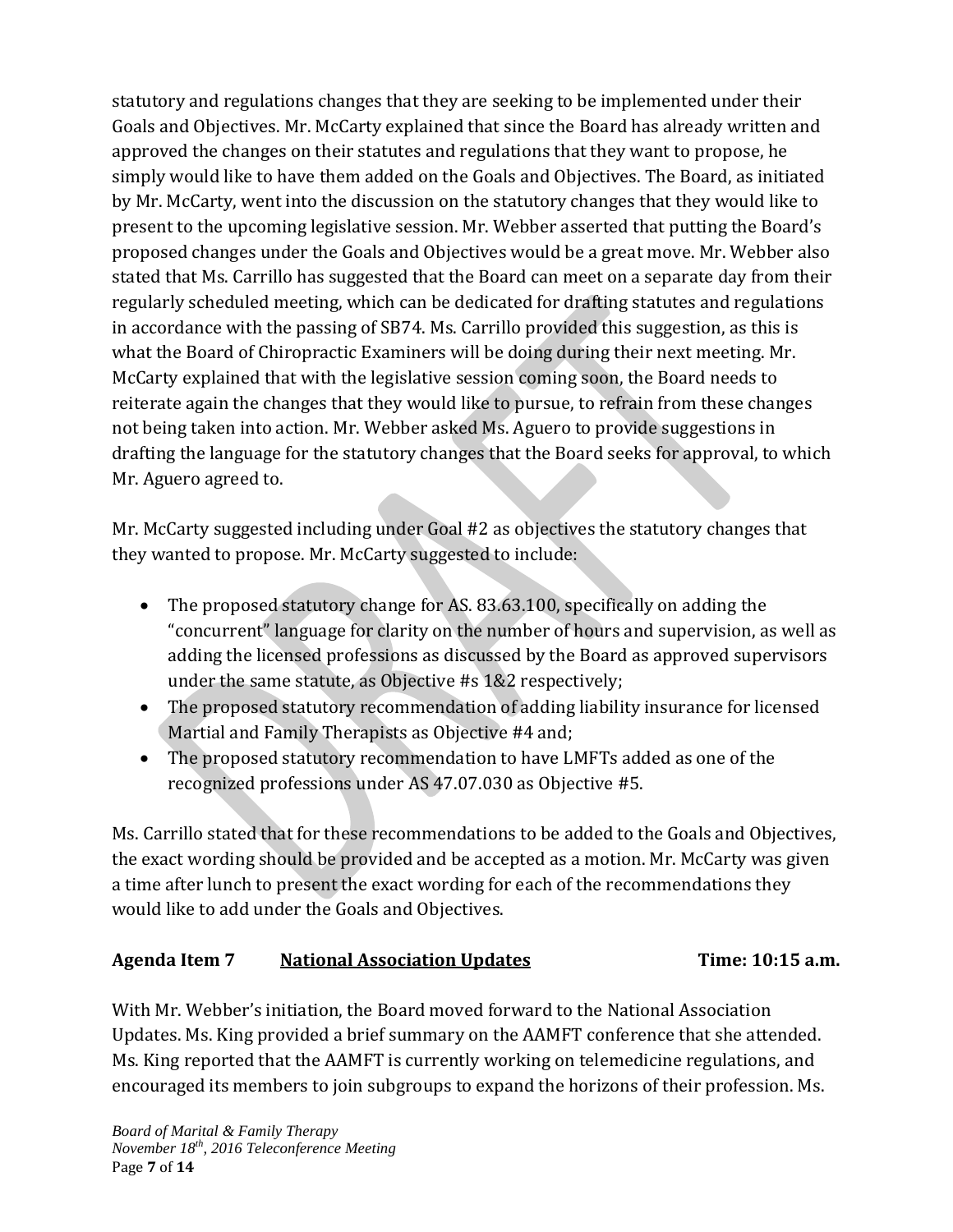King stated that there was a discussion of the "ageing out" of the LMFTs, leading to its decline. There was also an emphasis on being a part of a specialty group, not just as an LMFT, but for other professions as well.

*Leon Webber, Chair, called for a short break at 10:20 a.m. The Board went back on record at 10:24 a.m.*

## Agenda Item 5 **Board Business** Time: 10:24 a.m.

After the break, Mr. Webber asked the Board to touch on Ms. Carrillo's question during break regarding issuing military licenses for portability of military families. Ms. Carrillo explained that there is already a statutory authority, which the Board needs to incorporate to their statutes and regulations. Ms. Carrillo went over the letter that Sara Chambers, Division Operations Manager, has sent to the Board in July 2013 regarding the signing of House Bill 84. The HB 84 signed by former Governor Sean Parnell, allows those in military service to use their military training, service, and education required to account towards temporary application license. Ms. Carrillo stated that the Board of Marital and Family Therapy was on the list of professions affected by the Bill. Ms. King recalled that the Board had a previous discussion on the issue, wherein it was determined that there is not a specific training in the military applicable or that would meet the criteria to be a licensed Marital and Family Therapist, and pondered on what training would be accounted to be licensed. Mr. Webber suggested that this should be further discussed on their next meeting, as he believed that this is important to the Board.

## **Agenda Item 7 National Association Updates Time: 10:27 a.m.**

With the agreement that the issue regarding military license portability will be added to the agenda of their next meeting, Mr. Webber returned to the national association updates. Mr. Webber attended three conferences, and provided an update for the American Marital and Family Therapy Regulator Board (AMFTRB) conference he attended. Mr. Webber stated that the AMFTRB stressed on the topics of teletherapy and tele-supervision, adding that most States were concerned, specifically on the possibility of an individual practicing across States without an appropriate license. Mr. Webber suggested looking into the guidelines that they initially drafted and write it in the language to be included in the Board's Statutes and Regulations in accordance with the passing of SB 74.

Mr. Webber expressed his gratitude for going to the conferences in lieu of the Board, as he deemed that it was of necessity, especially in regards to teletherapy, in accordance with SB 74.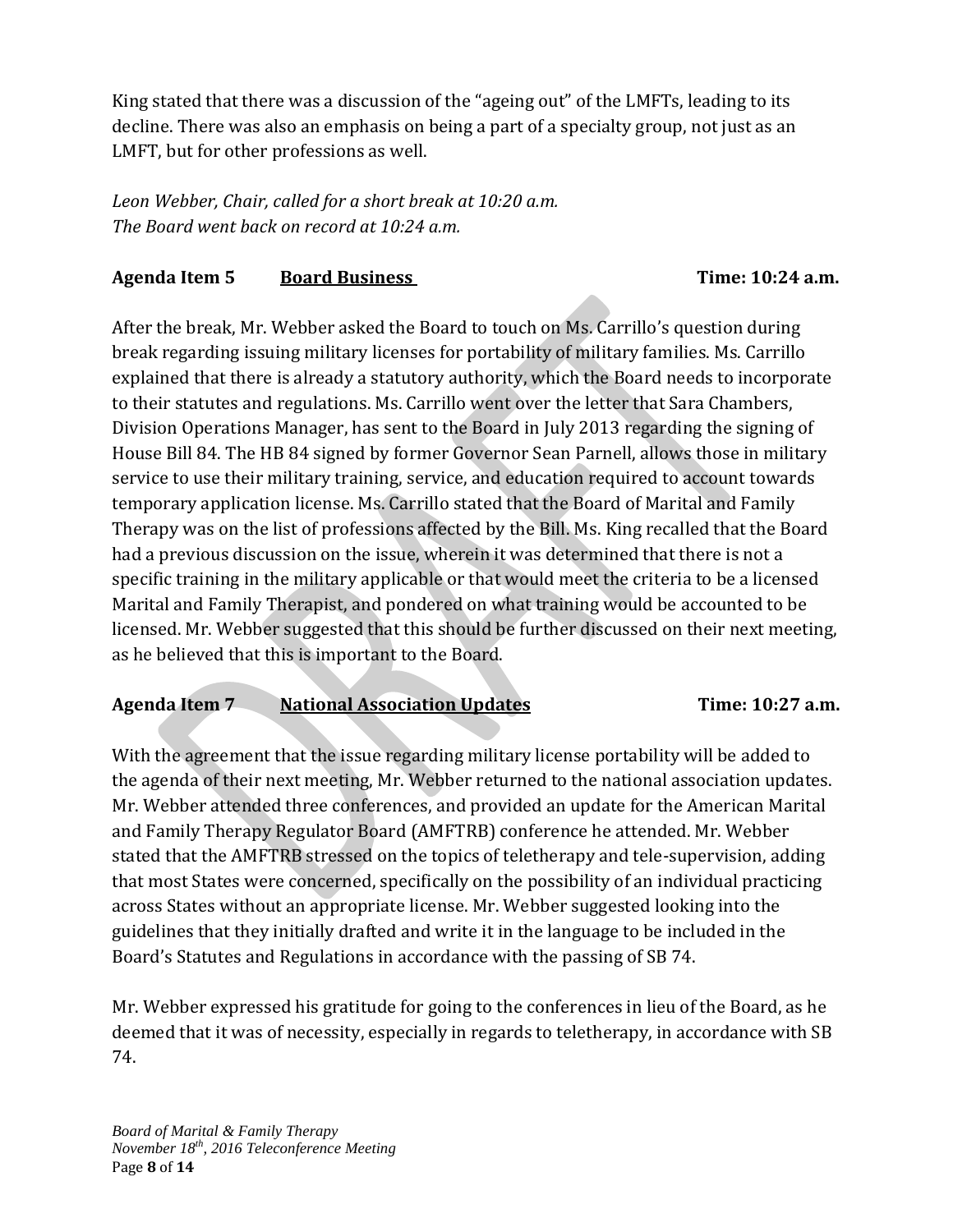# Agenda Item 5 **Old Business Time: 10:35 a.m.**

After Mr. Webber's national association updates, the Board moved forward to discussing their Old Business. Mr. Webber asked Ms. Aguero to help with drafting the statutes and regulations in regards to teletherapy, as she is experienced with the law interpretation. Mr. Webber stated that since they already have teletherapy guidelines, the Board should be ready to draft the regulations.

## **TASK:**

# **Mr. Webber and Ms. Aguero will meet to draft regulations in accordance with the teletherapy guidelines that the Board has initially proposed.**

The Board continued to discuss on the number of hours required and the approved supervisors under AS 08.63.100. Mr. McCarty recalled that in one of the previous meetings, the Board had already approved adding the "concurrent" language in regards to the number of hours being supervised. Ms. Carrillo reiterated that adding the "concurrent" language does not need to be a statutory change, as that requirement can be included in their regulations. The Board recalled that they have previously submitted the proposed change, but was returned and referred to as a statutory change. Ms. Carrillo explained that the proposal that she recalled being returned was regarding the changes in supervision, under AS 08.63.120, but not in regards to the concurrent language. The Board agreed to find more information and look for more correspondence regarding this, and add as part of their discussion on their next meeting. The Board also discussed the possibility of requiring Licensed Marital and Family Therapists to have liability insurance.

With Mr. McCarty's suggestion, and as approved earlier during the Review Agenda item, the Board proceeded to the review and re-approving of the Board's recommended Statutory changes as part of their position statement to be presented during the legislative session, as well as to add under the Goals and Objectives.

# **Upon a motion duly made by Kennith McCarty, seconded by JoAnn Young, and approved unanimously, it was:**

**RESOLVED to re-approve the statute proposal recommendation that Marital and Family Therapy licensees must have liability insurance with the proviso for regulatory investigations fee of at least a total of \$30,000.**

**Upon a motion duly made by Kennith McCarty, seconded by JoAnn Young, and approved unanimously, it was:**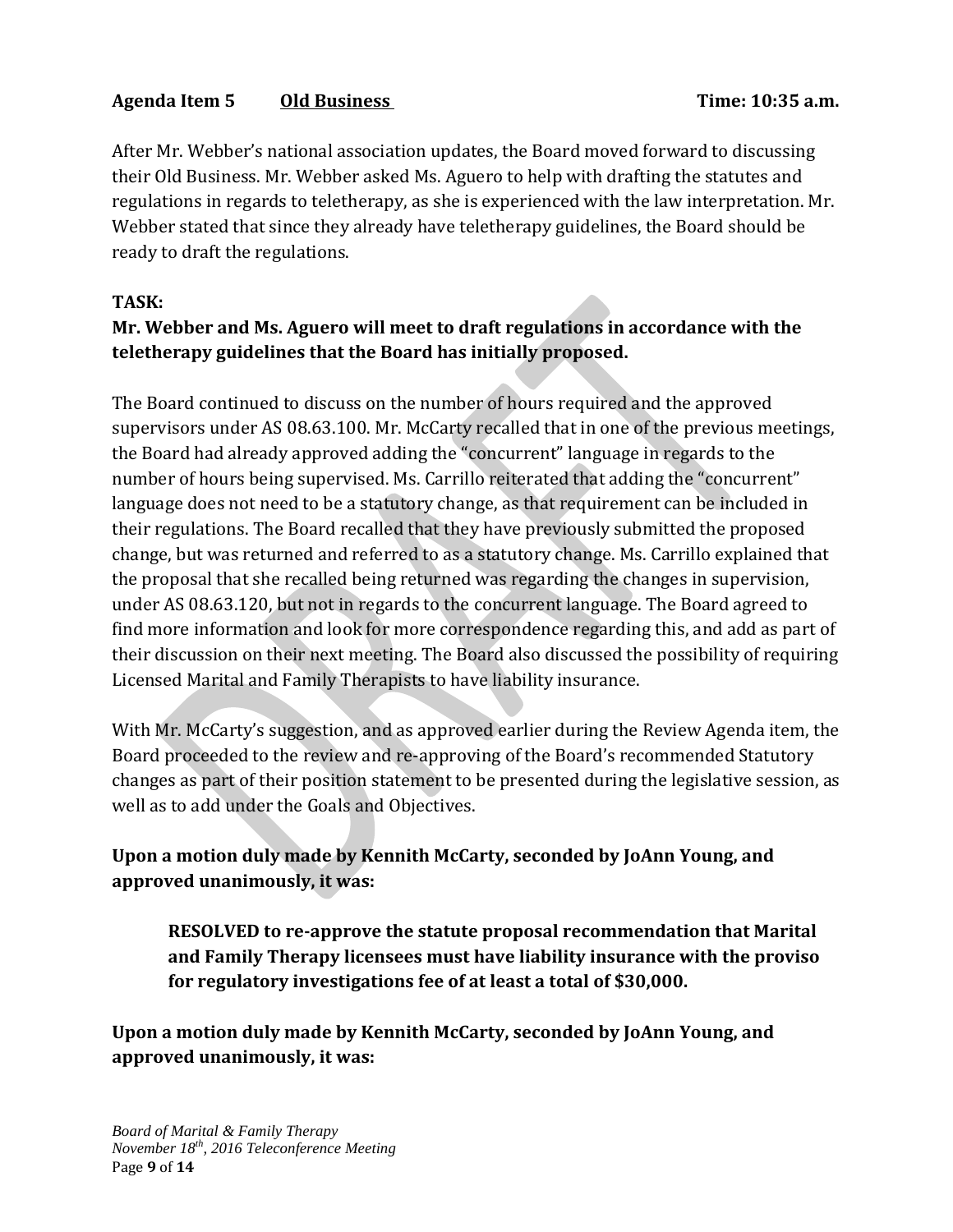**RESOLVED to re-approve that the Marriage and Family Therapy licensees be included in Title 47 under AS 47.07.030.**

**Upon a motion duly made by Kennith McCarty, seconded by Linda King, and approved unanimously, it was:**

**RESOLVED to re-approve the Board's stance to amend AS 08.63.100 (c)(i) as: practice marital and family therapy, including 1500** *supervised clinical contact hours of contacts with* **couples, individuals, and families; and AS 08.63.100(c)(ii) as: been supervised** *concurrently during* **clinical contact for at least 200 hours including 100 hours of individual supervision and 100 hours of group supervision approved by the Board.**

## **TASK:**

**Mr. McCarty will e-mail a copy of the language of the motions re-approved by the Board.**

# **Agenda Item 9 New Business Time: 11:00 a.m.**

Mr. Webber, Chair proceeded to the next agenda item, New Business. Ms. Carrillo previously emailed the Board about a few possible statutory and regulatory changes that they would need to address. Ms. Carrillo asked the Board to review the regulations regarding Associate hours under 12 AAC 19.200(f) as it seems restrictive, which could potentially stifle license growth. Ms. Carrillo explained that although it is under the regulations, there might be a need for a statutory change due to the restriction coming from AS 08.63.110(b)(1), stating that the associate needs to be supervised by a licensee from Alaska. Mr. Webber suggested adding this in the Agenda on the special meeting that they were planning to have, and asked Ms. King to provide her input regarding the matter.

# **TASK:**

# **Ms. King will provide an input and recommendation in regards to the portability for Associate license applications, specifically on AS 08.63.100 and AS 08.63.110.**

Ms. Carrillo verified to the Board, after speaking with the Division's Regulations Specialist, Jun Maiquis, that the Board does not need statutory change, in regards to the number of hours and concurrent language.

The next matter that the Board reviewed was from AS 08.63.100 (B), regarding the qualifications for applying as an LMFT for the State. Ms. Carrillo asked how to distinguish between "marital and family therapy" and "marital and family therapy studies." Mr. McCarty suggested that the examiner should request for the syllabus or course catalogs to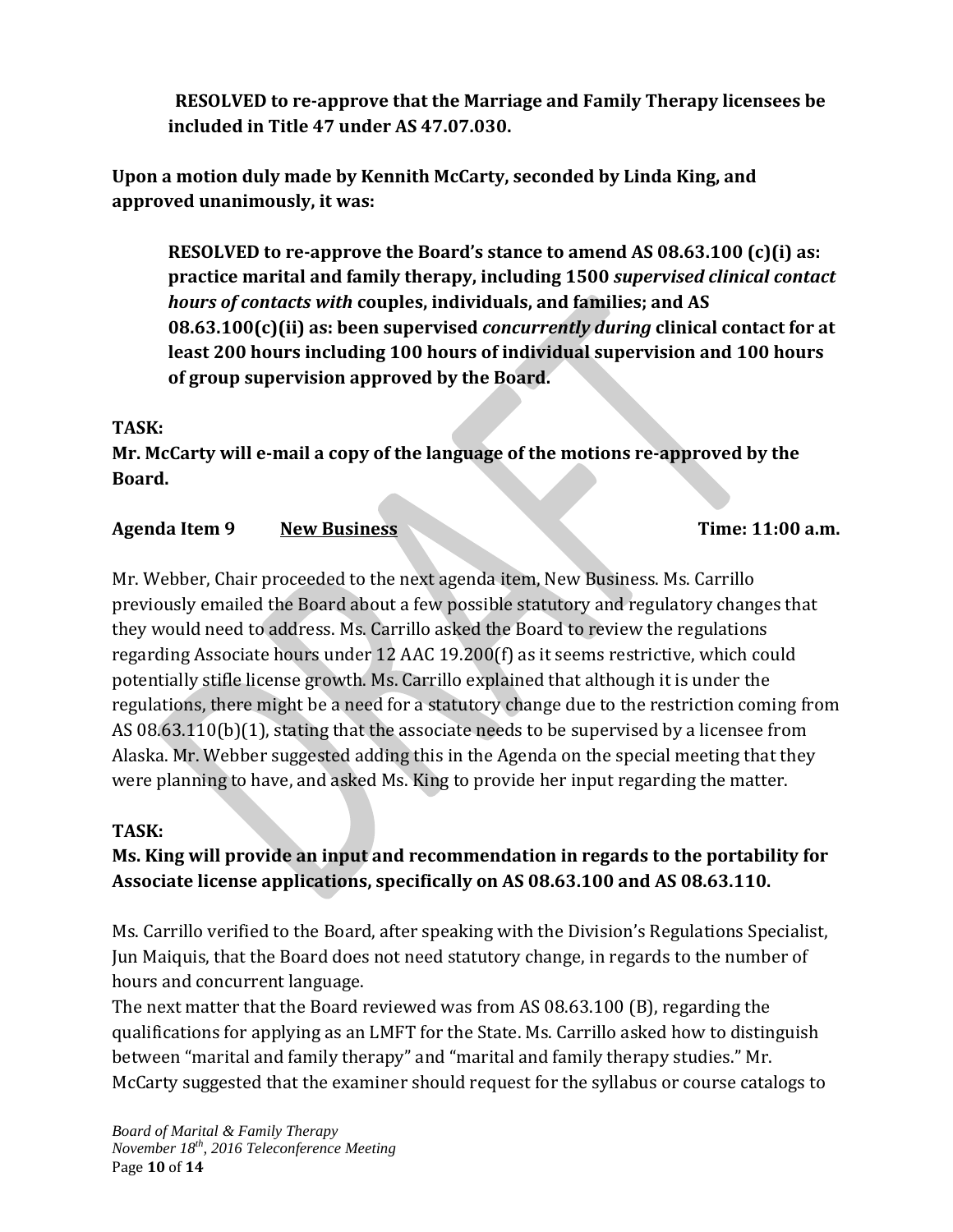as a means to verify, should there be any confusion when reviewing an applicaiton.

The Board then moved to the review of the Continuing Education requirements. Ms. Carrillo stated that the qualifications are too broad. Ms. Carrillo drafted a check sheet that exhibits how the regulations reads, showing that the Board can accept any course, even from "other disciplines," as stated in 12 AAC 19.320(b)(6). Ms. Carrillo expressed her concern on how the Board can justify an application denial, for instance, with the qualifications being too broad. Mr. McCarty stated that it is under the Board's discretion to approve or deny any application. Ms. Aguero explained that Ms. Carrillo was explaining that the qualifications are too open-ended, suggesting that the Board should narrow it down to avoid being too arbitrary.

Mr. Webber suggested that all of the statutes and regulations that were recommended to be reviewed and changed should be added in the agenda of the special meeting that the Board will be having before their in-person meeting.

#### Agenda Item 5 **Old Business Contained Agents** Time: 11:50 a.m.

After reviewing statutes and regulations under New Business, Mr. Webber asked Mr. McCarty to provide the last motion to be re-approved to be added to Board's position statement and Goals and Objectives.

**Upon a motion duly made by Kennith McCarty, seconded by Linda King, and approved unanimously, it was:**

**RESOLVED to add under AS 08.63.100 (C):** *(iii) conducted by a State of Alaska licensed supervisor of Marriage and Family therapist, Social Workers, Professional Counselors, Psychologists, psychiatric Advanced Nurse Practitioners, or Psychiatrists.*

#### **TASK:**

**The examiner will forward a copy of the re-approved motions to Mr. Webber.**

#### **TASK:**

**Mr. Webber will draft and sign a letter to be sent to the legislators during session.**

Agenda Item 10 **Lunch Lunch Time:** 12:00 p.m.

Off record at 12:00 p.m.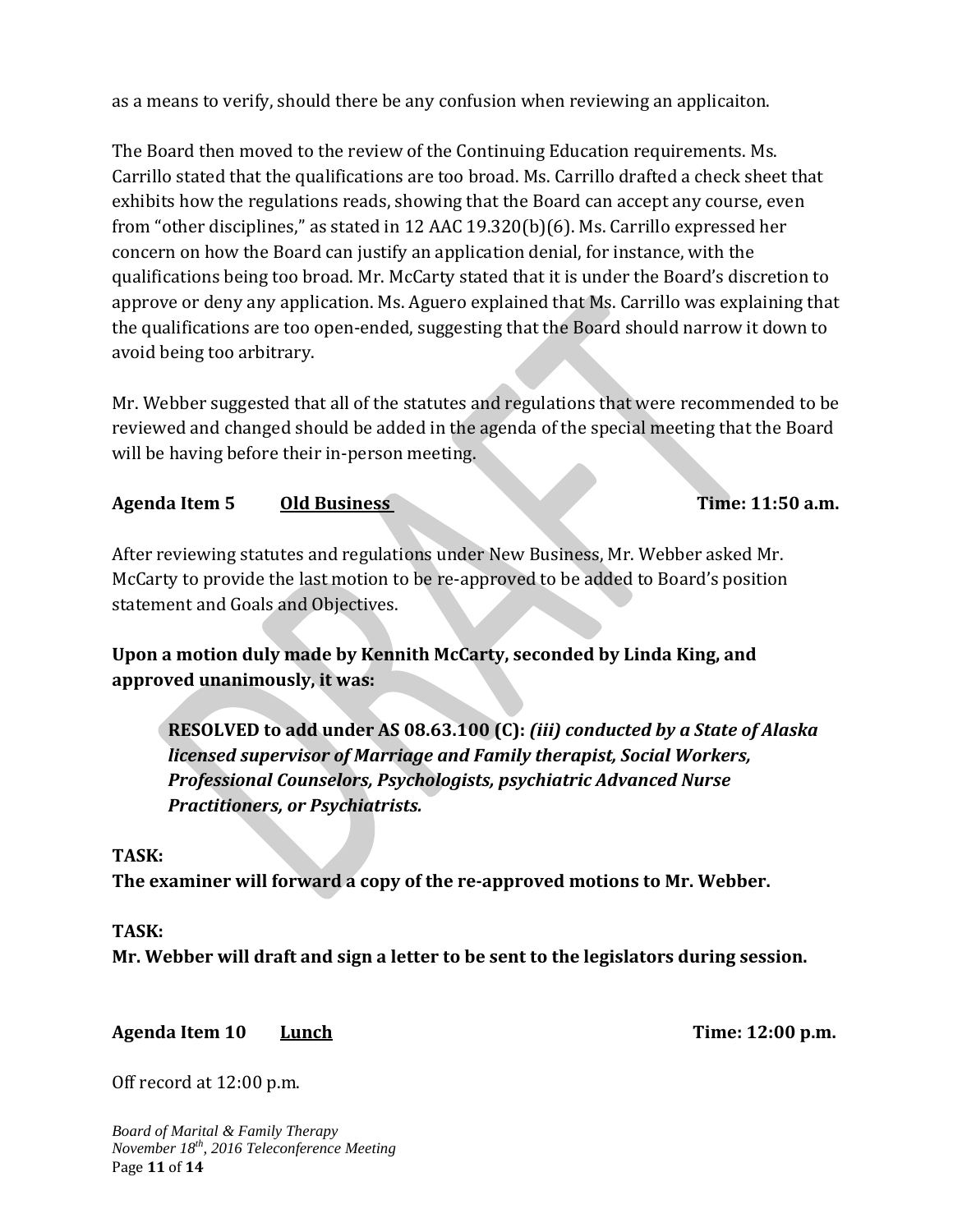## **Agenda Item 11 Budget Report/Division Updates Time: 1:30 p.m.**

*Martha Hewlett joined the room at 1:31 p.m. Martha Hewlett left the room at 1:39 p.m. Janey Hovenden joined the room at 1:41 p.m. Janey Hovenden left the room at 1:45 p.m.*

After the Lunch break, Mr. Webber announced that Mr. McCarty was attending to an emergency phone call, and will try to return as soon as he can.

Mr. Webber welcomed Ms. Hewlett, the Administrative Officer for the Division, who was asked to present the Board's budget report. Ms. Hewlett stated that the fourth quarter budget report for fiscal year 2016 has not been finalized, due to the front desk team being short staffed and the State using a new accounting system, IRIS, during the past year. Ms. Hewlett asserted that the reports will be ready soon, and will be distributed to the Board immediately. Ms. Hewlett stated that she emailed Dawn Hannasch, Records and Licensing Supervisor, the investigative expenses, both direct and indirect expenses from FY 2010- 2015, which the Board has received a copy of. Mr. Webber asked Ms. Hewlett to provide the Board with more information regarding investigative costs. Ms. Hewlett stated that the Board did not have too much investigative costs, and explained that there has been a decrease overall due to the new system that the Investigative Unit has been using for the past year. Ms. Hewlett stated that on the third quarter budget report of the Board, there were no legal costs or formal administrative hearings, as no matters were elevated to that level, for that quarter. Ms. Hewlett read the Board's personal services breakdown, wherein the amount paid to the Board's assigned investigator, Sonia Lipker, totaled to \$1,108.99. Ms. Hewlett also stated that the Board paid the services of another investigator, Michelle Wall-Rood, who spent under half an hour, equating to \$13.72, as well as to the Division Paralegals I and II, Charles Ward and Marilyn Zimmerman, which totaled to \$796.91 and \$28.78 respectively. Ms. Hewlett explained that the Division Paralegals only work for the Board during continuing education credit reviews. Mr. Webber thanked Ms. Hewlett for providing the Board with the information that they have asked during the last meeting. Mr. Webber also thanked Ms. Hewlett, and expressed his understanding for the delay in providing the current budget report.

After Ms. Hewlett's report, Ms. Hovenden, the Division Director, joined to meeting in lieu of Ms. Chambers, the Division Operations Manager. Ms. Hovenden explained that Ms. Chambers had a sudden training that she needed to attend, leading to her absence in the meeting. Ms. Hovenden expressed her support for the Board, and welcomed any questions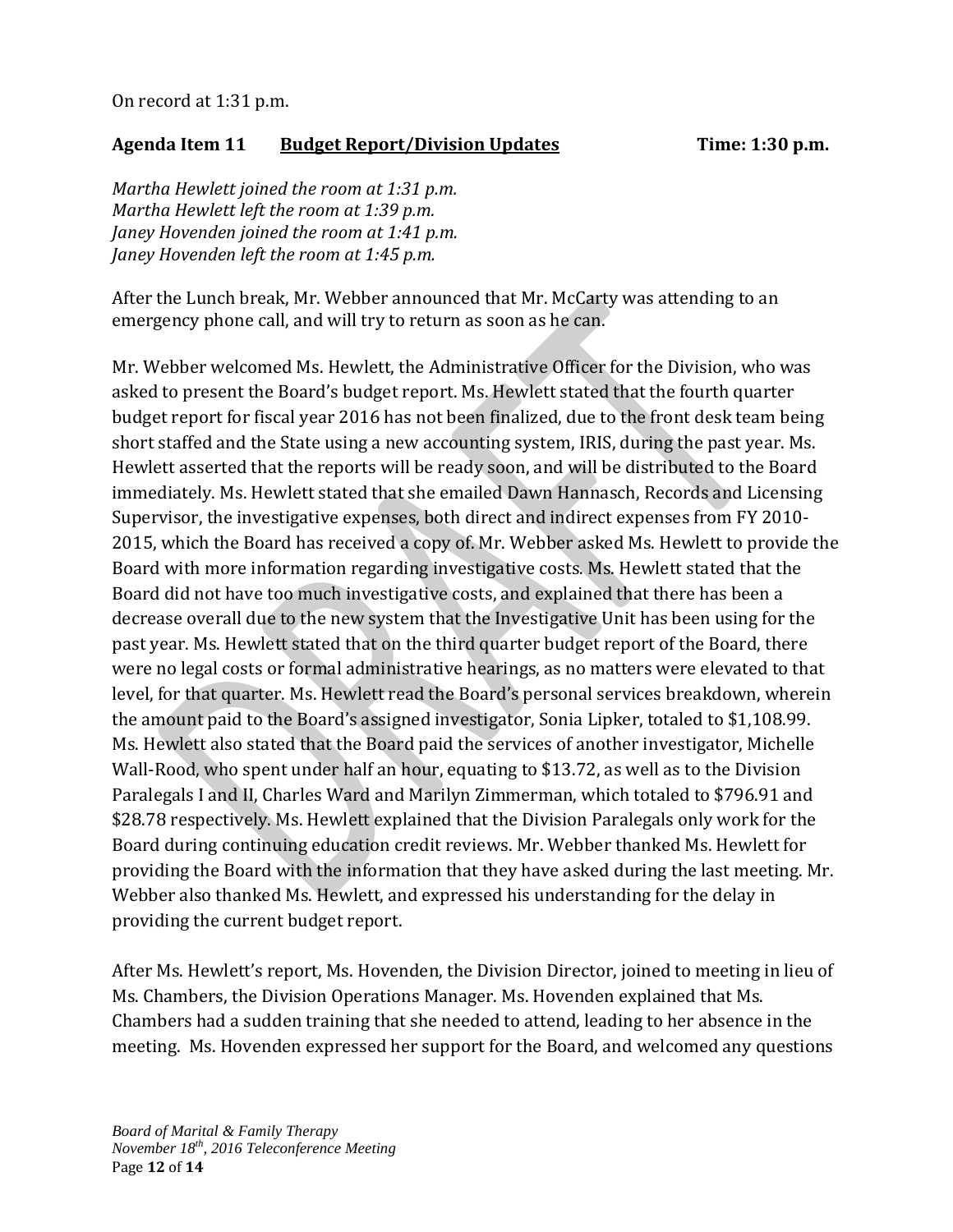that the Board wanted to address. Mr. Webber thanked Ms. Hovenden for her courtesy and support to the Board, and wished to extend his gratitude to Ms. Chambers as well.

#### Agenda Item 11 Public Comment Time: 1:45 p.m.

There was no one from the public present.

#### **Agenda Item 12 Correspondence Time: 1:47 p.m.**

There was no correspondence that the Board needed to address. Mr. Webber asked Ms. Zaguirre to forward any mail, such as invitations for conferences, and important letters to the Board. Mr. Webber asked Ms. Zaguirre to continue the amount of reciprocity that Ms. Carrillo had maintained for the Board, to which Ms. Zaguirre favorably obliged to.

## Agenda Item 13 Administrative Business Time: 3:27 p.m.

Chair, Mr. Webber proceeded to reviewing the Board's Task List from the previous meeting.

#### *Task List*

Mr. Webber asked Ms. Zaguirre to read the task list from the previous meetings from June 10<sup>th</sup> and July 20<sup>th</sup>, 2016, for the Board to address. The Board agreed that all tasks from the previous meetings have been accomplished.

## *Set Meeting Dates*

With the new legislative session approaching, the Board has decided to have a special teleconference meeting to draft statutory changes that they aim to present to the legislators before their next meeting in January. The Board agreed to meet on December 9th via Teleconference to draft the language for the proposed statutory changes. Mr. Webber and Ms. Aguero have scheduled to meet before the special teleconference to review and discuss the statutory and regulatory changes that the Board seeks to implement. The Board has also settled to arrive a day before their meeting on January 27<sup>th</sup>, to present the changes that they would be drafting to the legislators in-person.

## **TASK:**

**Mr. Webber and Ms. Aguero will meet to review and discuss the statutory and regulatory changes that the Board approved to be recommended.**

**Upon a motion duly made by Linda King, seconded by JoAnn Young, and approved unanimously, it was:**